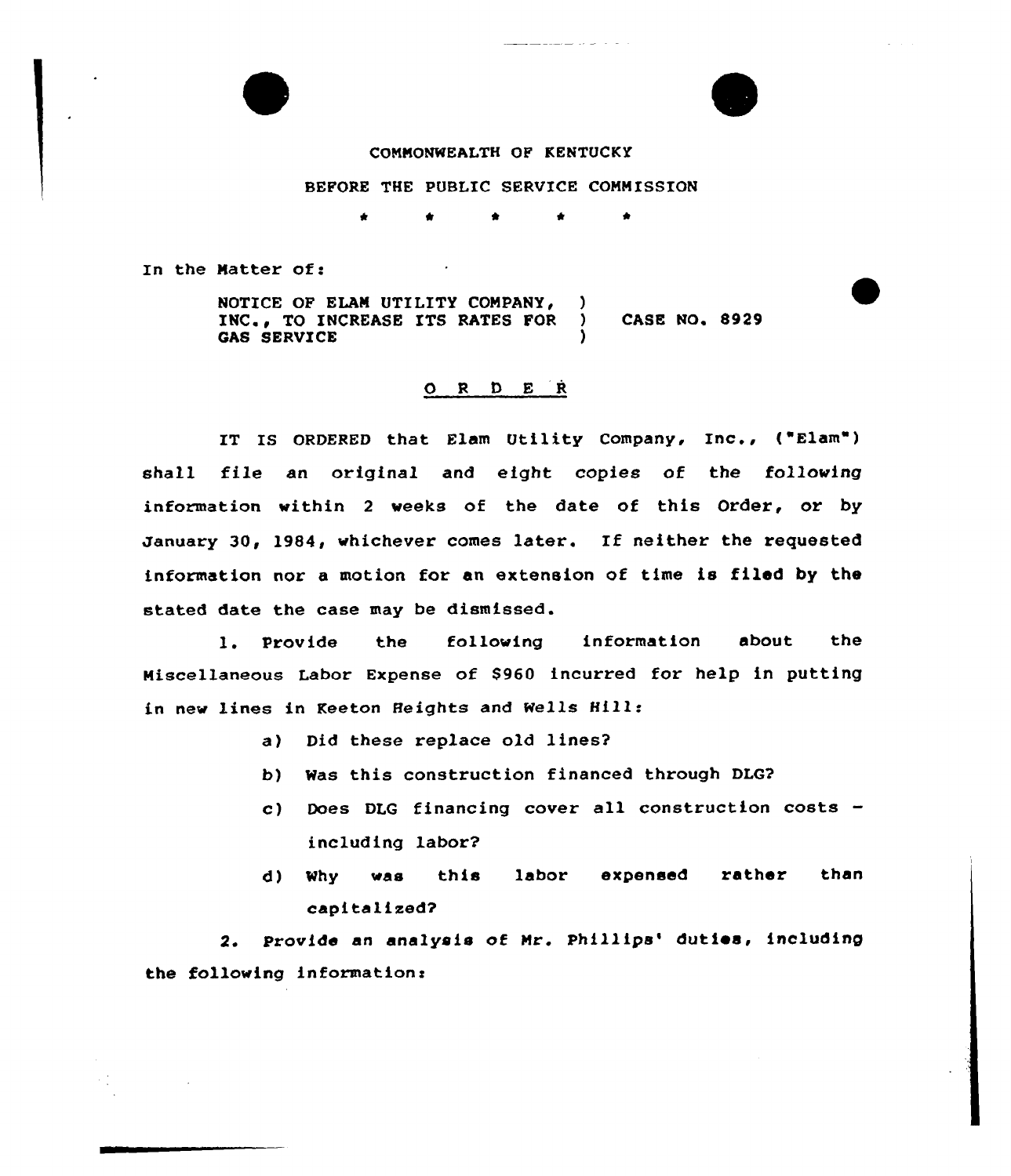- a) <sup>A</sup> detailed itemixation of the hours worked during an average working week.
- b) A comparative analysis of Mr. Phillips' working duties at present and his duties prior to the system being rebuilt.

3. With Nr. and Nrs. Phillips both on 24-hour call why was it necessary for Nr. Donald Gwin to be on call after hours during September 19B2 and during the gas convention?

4. Of the legal service invoices submitted in the analysis of Outside Services Employed, the August 1982 and Nay 1983 invoices specify PGA-related work. For what reasons were the expenses shown on the other invoices incurred?

5. Provide a detailed description and explanation for the miscellaneous work performed by Randy Risner and James Bradley that was charged to Niscellaneous General Expenses.

6. Provide explanations for the following expenditures and expected benefits:

- a) Christmas bonuses and meal \$451.
- b) Seminar and convention expenses \$900.
- c) Institutional advertising \$126.
- d) Charitable donations \$60.

7. Explain why, during the recent reconstruction of the system, Elam did not make use of the Job Development Investment Tax Credit.

 $-2-$